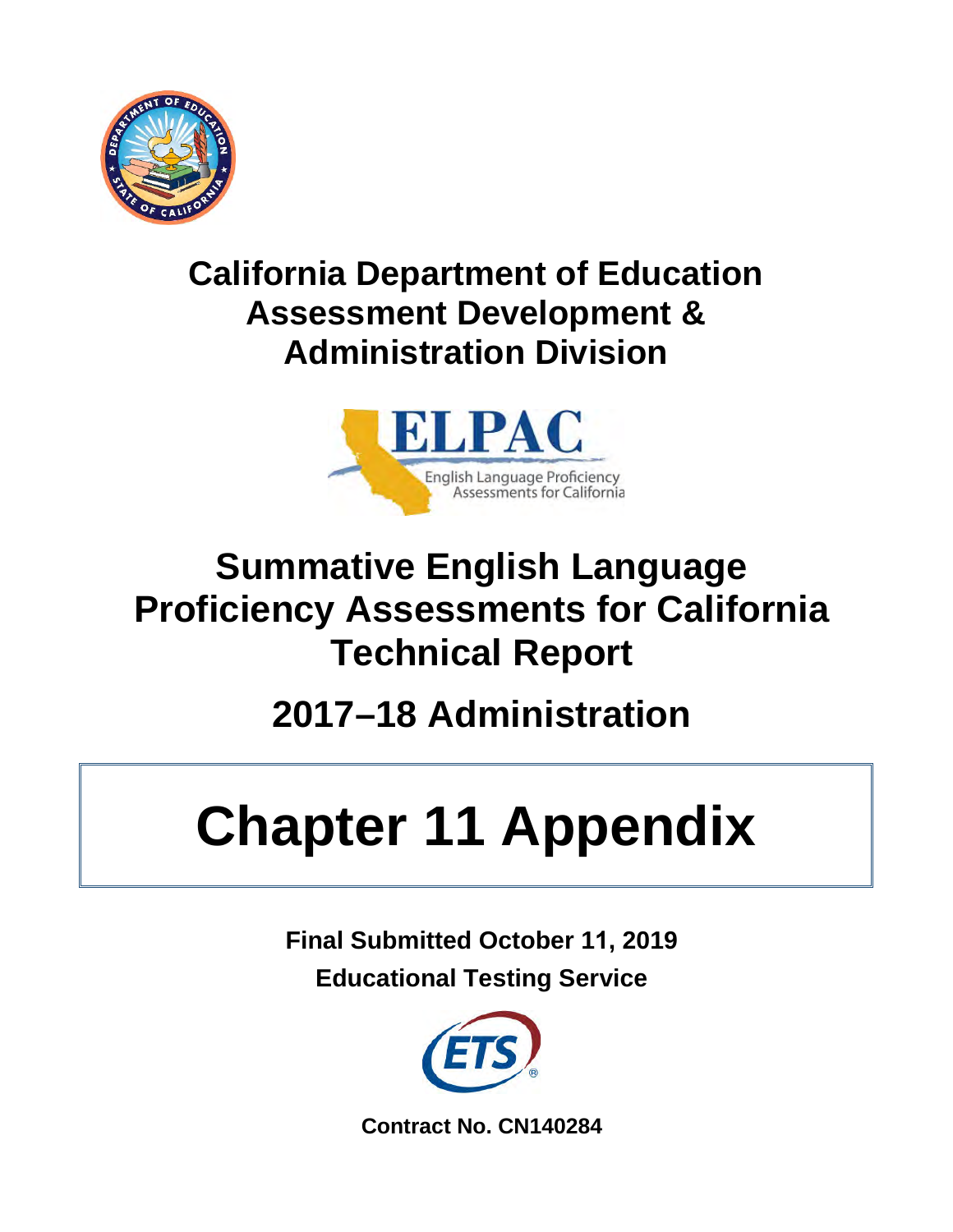## **Table of Contents**

|--|--|

## **List of Tables**

| Table 11.A.1 IRT a-values for ELPAC Oral Language Skill by Grade Levels and    |  |
|--------------------------------------------------------------------------------|--|
| Table 11.A.2 IRT a-values for ELPAC Written Language Skill by Grade Levels and |  |
| Table 11.A.3 IRT b-values for ELPAC Oral Language Skill by Grade Levels and    |  |
| Table 11.A.4 IRT b-values for ELPAC Written Language Skill by Grade Levels and |  |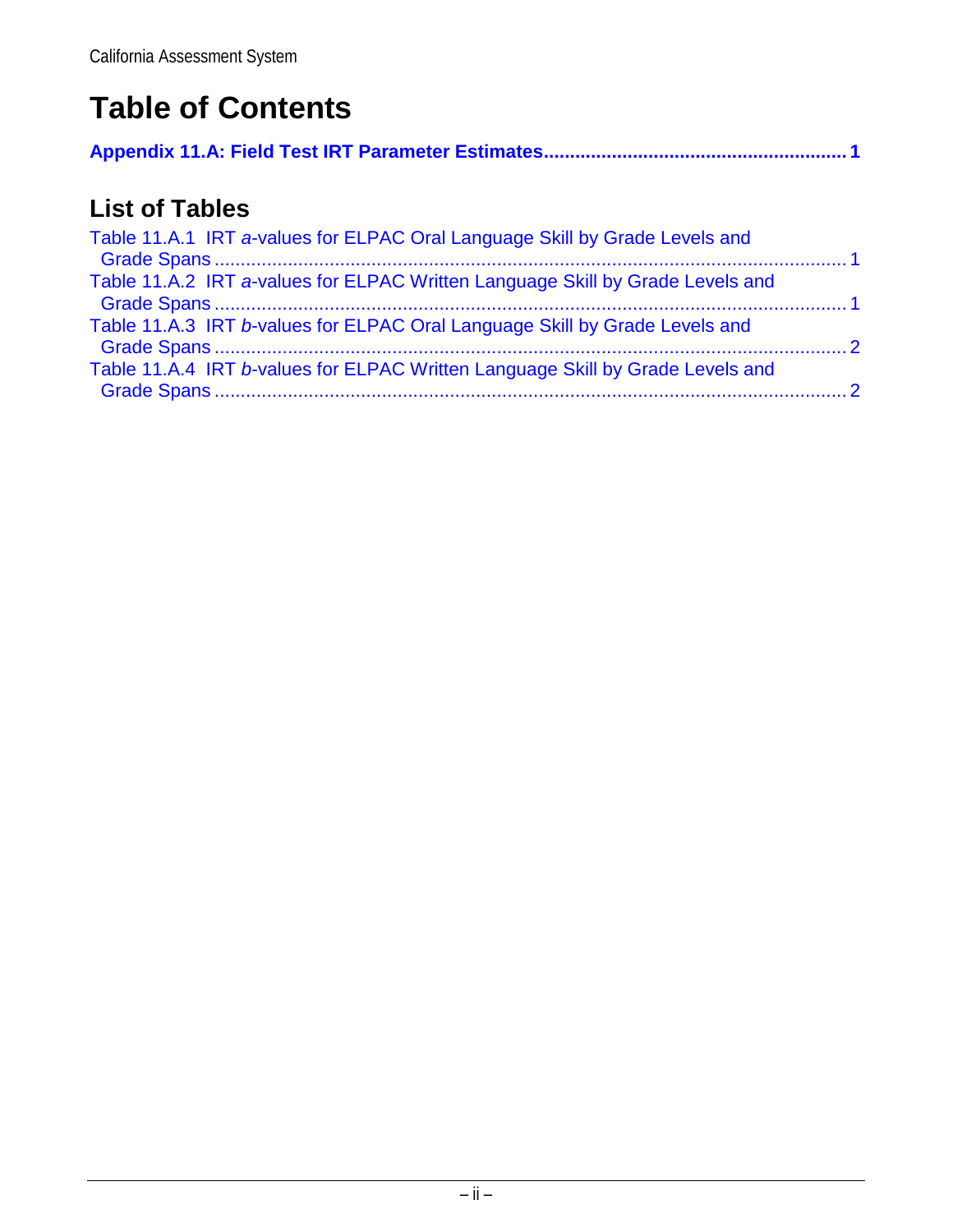## <span id="page-2-1"></span><span id="page-2-0"></span>**Appendix 11.A: Field Test IRT Parameter Estimates**

| <b>Diaut Opalis</b>                        |               |                           |             |                                     |                |                |  |
|--------------------------------------------|---------------|---------------------------|-------------|-------------------------------------|----------------|----------------|--|
| <b>Grade Level or</b><br><b>Grade Span</b> | <b>Domain</b> | <b>Number</b><br>of Items | <b>Mean</b> | <b>Standard</b><br><b>Deviation</b> | <b>Minimum</b> | <b>Maximum</b> |  |
| Kindergarten                               | Listening     | 48                        | 0.57        | 0.16                                | 0.13           | 0.88           |  |
| Kindergarten                               | Speaking      | 30                        | 1.08        | 0.19                                | 0.77           | 1.48           |  |
| Grade 1                                    | Listening     | 57                        | 0.61        | 0.17                                | 0.21           | 0.92           |  |
| Grade 1                                    | Speaking      | 42                        | 1.04        | 0.27                                | 0.45           | 1.87           |  |
| Grade 2                                    | Listening     | 61                        | 0.58        | 0.19                                | 0.17           | 1.30           |  |
| Grade 2                                    | Speaking      | 44                        | 0.82        | 0.21                                | 0.51           | 1.48           |  |
| Grade span 3-5                             | Listening     | 65                        | 0.43        | 0.13                                | 0.19           | 0.72           |  |
| Grade span 3-5                             | Speaking      | 46                        | 0.76        | 0.23                                | 0.42           | 1.48           |  |
| Grade span 6-8                             | Listening     | 65                        | 0.29        | 0.11                                | 0.06           | 0.63           |  |
| Grade span 6-8                             | Speaking      | 49                        | 0.70        | 0.20                                | 0.36           | 1.26           |  |
| Grade span 9-10                            | Listening     | 70                        | 0.22        | 0.07                                | 0.03           | 0.38           |  |
| Grade span 9-10                            | Speaking      | 48                        | 0.61        | 0.16                                | 0.33           | 0.98           |  |
| Grade span 11-12                           | Listening     | 70                        | 0.22        | 0.09                                | 0.03           | 0.53           |  |
| Grade span 11–12                           | Speaking      | 48                        | 0.59        | 0.12                                | 0.38           | 0.94           |  |

**Table 11.A.1 IRT** *a***-values for ELPAC Oral Language Skill by Grade Levels and Grade Spans** 

#### <span id="page-2-2"></span>**Table 11.A.2 IRT** *a***-values for ELPAC Written Language Skill by Grade Levels and Grade Spans**

| <b>Grade Level or</b> |         | <b>Number</b> |             | <b>Standard</b>  |                |                |
|-----------------------|---------|---------------|-------------|------------------|----------------|----------------|
| <b>Grade Span</b>     | Domain  | of Items      | <b>Mean</b> | <b>Deviation</b> | <b>Minimum</b> | <b>Maximum</b> |
| Kindergarten          | Reading | 37            | 0.52        | 0.30             | 0.14           | 1.33           |
| Kindergarten          | Writing | 24            | 1.56        | 0.40             | 0.96           | 2.27           |
| Grade 1               | Reading | 67            | 0.84        | 0.26             | 0.30           | 1.60           |
| Grade 1               | Writing | 42            | 0.97        | 0.30             | 0.50           | 1.75           |
| Grade 2               | Reading | 81            | 0.94        | 0.31             | 0.18           | 1.66           |
| Grade 2               | Writing | 35            | 0.77        | 0.19             | 0.43           | 1.20           |
| Grade span 3-5        | Reading | 91            | 0.61        | 0.27             | 0.12           | 1.25           |
| Grade span 3-5        | Writing | 30            | 0.55        | 0.11             | 0.28           | 0.71           |
| Grade span 6-8        | Reading | 89            | 0.43        | 0.19             | 0.11           | 0.98           |
| Grade span 6-8        | Writing | 35            | 0.53        | 0.10             | 0.31           | 0.70           |
| Grade span 9-10       | Reading | 90            | 0.37        | 0.15             | 0.08           | 0.73           |
| Grade span 9-10       | Writing | 35            | 0.49        | 0.10             | 0.30           | 0.68           |
| Grade span 11-12      | Reading | 89            | 0.41        | 0.17             | 0.04           | 0.74           |
| Grade span 11-12      | Writing | 35            | 0.48        | 0.10             | 0.23           | 0.66           |